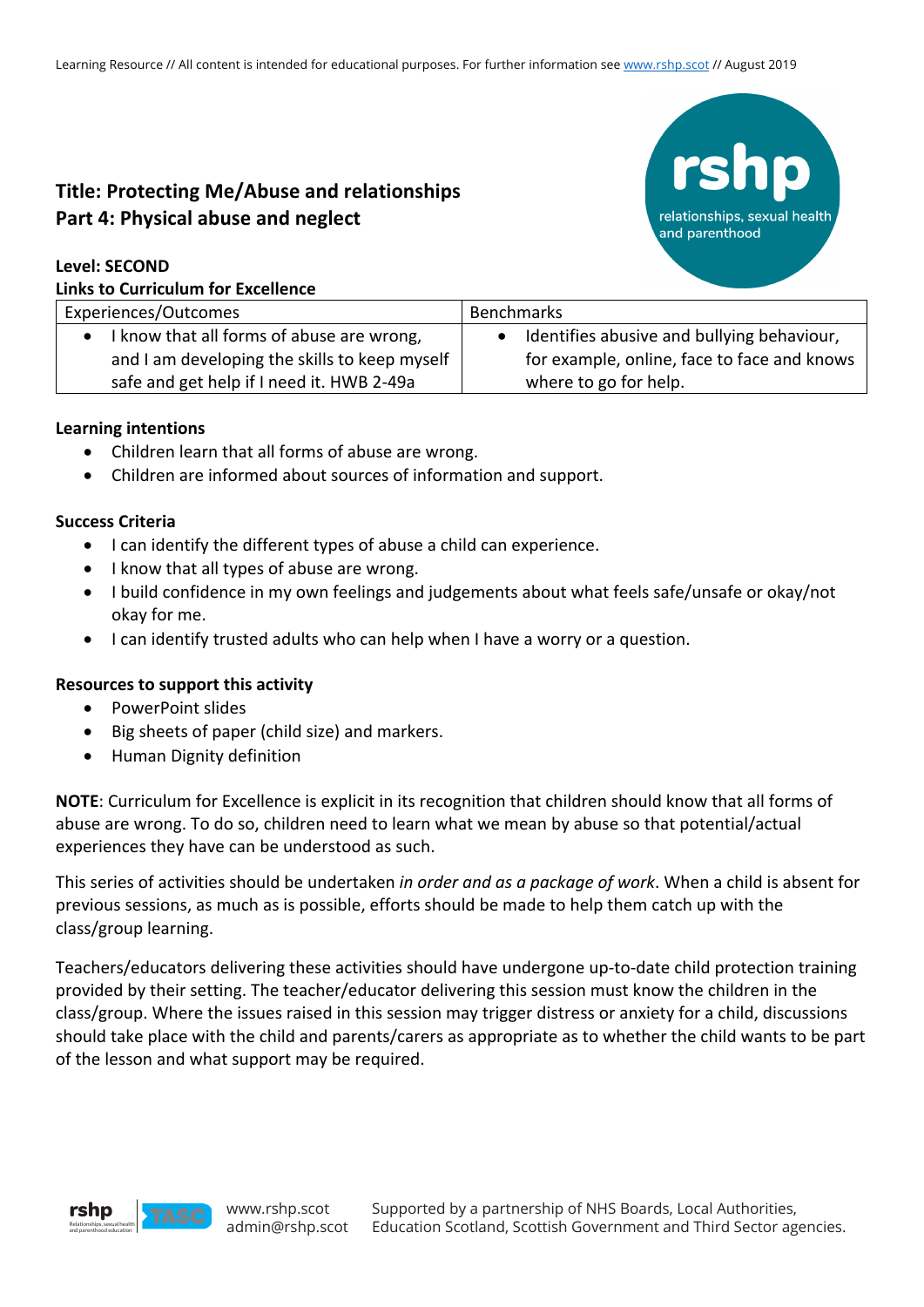## **Activity**

- 1. Start in a circle. Take some time remembering what the children have been doing in recent learning activities – remembering their work on feelings, on finding an adult to talk to if they have a worry and about bullying. Encourage the children to remember that when they talked about bullying they talked about (use the slide as a reminder) **kindness**, **trust**, **empathy** and the idea of **human dignity**.
- 2. **What does a child need to be healthy, happy and safe?** Explain that in this activity they will be thinking about what children need to grow up healthy, happy and safe. To do this they will need a big picture of a child, working in 3s/4s give each small group a large sheet of sugar/craft paper, big enough to draw round one child, and have them draw a silhouette/outline of one of their group. They can add hair and facial features. This will be a noisy moment, so go with the fun of it.

Then, with their figure drawn ask them to think of all the things a child needs to be *healthy*, just *healthy* to start with. But before they start, ensure everyone is listening and explain a few important things:

- $\circ$  There are no right or wrong answers, it's what each person thinks that needs to be captured.
- $\circ$  Work as a group, helping each other write or draw all the things that a child needs to be healthy etc.
- o Think about things that a child *really needs*. So not just things they might like, but really need…

Prompt questions are on slides.

- 3. Then, after enough time ask each group to think about and write/draw on their poster all the things the child *really needs* to be *happy*. Then after that, really needs to be *safe*….
- 4. **One thing to report on**. As the children complete this last task on *safe*, go around each group and ask them to look at their group poster and ask each child one to pick *one thing* from their poster that they would like to report back to the class as being a thing that is important for them that a child really needs.
- 5. Back as a group, ask each child to tell their one thing and if they want, to say why. (*Note*: These posters are used in the next session, keep them safe until then).
- 6. **Neglect.** Gather the children in a circle, with all the posters in the middle if you can. Acknowledge how important each of these things highlighted are to children so that they can be healthy, happy and safe. Explain that sometimes children can have lives where they may not be healthy, happy or safe. There are two things we can say about this today. One is that children might not get what they need, and this would be called *neglect*. Explain this is what ChildLine says about this (on slide):

## **ChildLine says every child has the right to be looked after properly. Sometimes a family are trying to do their best, but maybe they can't provide a child with what they need. This would be called neglect.**

Explain, as examples, that this might mean a child doesn't get enough to eat, or maybe their house isn't clean enough. Or maybe their parents/carers do not pay attention to their safety or help them get organised for school. Take any questions, check understanding.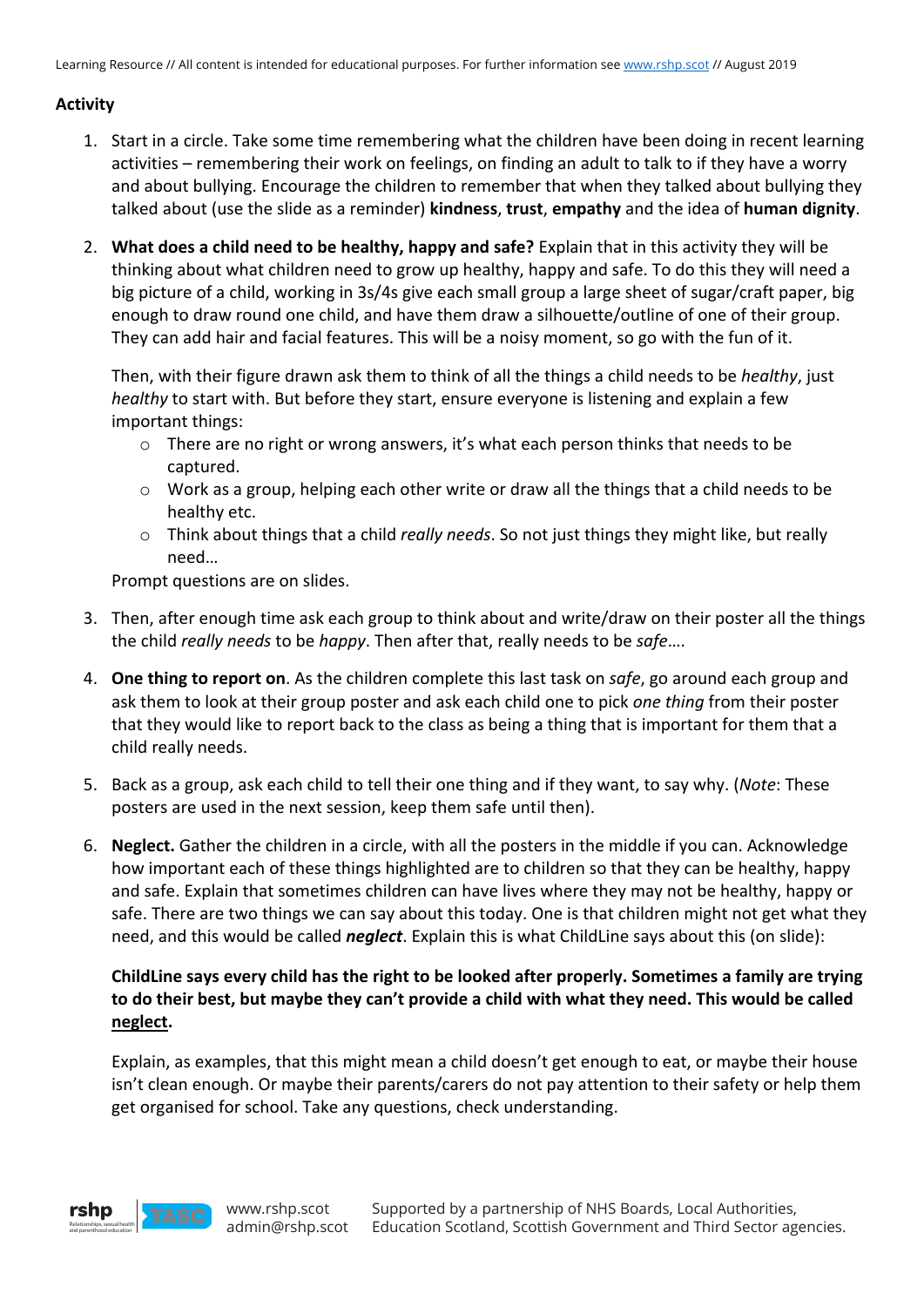7. **Physical abuse.** Move on to explain that a child might not be healthy, happy or safe because someone is hurting them. This is what ChildLine says about what we call *physical abuse* (on 2 slides, adapt to several slides if this is necessary for your learners), *also acknowledge that these things are upsetting to hear about*:

**ChildLine says physical abuse is when someone is hurting you. This could be hurting you with their hands, their feet, or an object. Some examples of physical abuse are when someone does any of these things to a child:**

- o **hitting, smacking and slapping**
- o **punching and kicking**
- o **pinching, scratching or biting**
- o **shaking or suffocating a child**
- o **scalding or burning a child**
- o **hair pulling**
- o **spitting or throwing things at the child**
- o **making a child swallow something that hurts or makes them feel ill, including giving medicine when it's not needed.**

Take any questions, check understanding.

- 8. **Things to remember**: To end the session, go back to the big posters, recognise how fantastic they are in identifying all the things a child needs. Perhaps some children would like to say more about their posters having heard about neglect and physical abuse. End with this information on 5 subsequent slides, pausing to chat and reinforce as you go:
	- o **Every one of us should be healthy, happy and safe.**
	- o **Physical abuse and neglect are never the fault of a child.**
	- o **No child should be hurt or feel frightened.**
	- o **It's always best to find someone to talk to if you have a worry. Telling someone helps.**
	- o **My 5: Do you remember we all thought about 5 adults you could go to with a worry?**  *(Pause and have the children remember quietly who they identified)*

#### **Additional ideas**

The big posters will be busy and messy and are to be kept for the next session in this series, however, do display them for a couple of days!

#### **The NSPCC Speak out Stay safe programme**

This is a preventative education intervention, available to every primary school and aims to equip children with the knowledge and understanding they need to stay safe from abuse. The programme helps children understand; abuse in all its forms and how to recognise signs of abuse, that abuse is never a child's fault and that they have the right to be safe, where to get help and the sources of help available to them, including ChildLine. The online offer, aimed at children aged 5 to 11, includes access to a video assembly and new supporting resources or information packs for teachers to use in the classroom. There is a version of Speak out Stay safe for children with additional support needs with the messages tailored specifically to pupils needs. Your local NSPCC Schools Service Schools Coordinators can support your school to deliver the programme by briefing school staff at the start and gathering feedback and learning at the end. For more



www.rshp.scot admin@rshp.scot